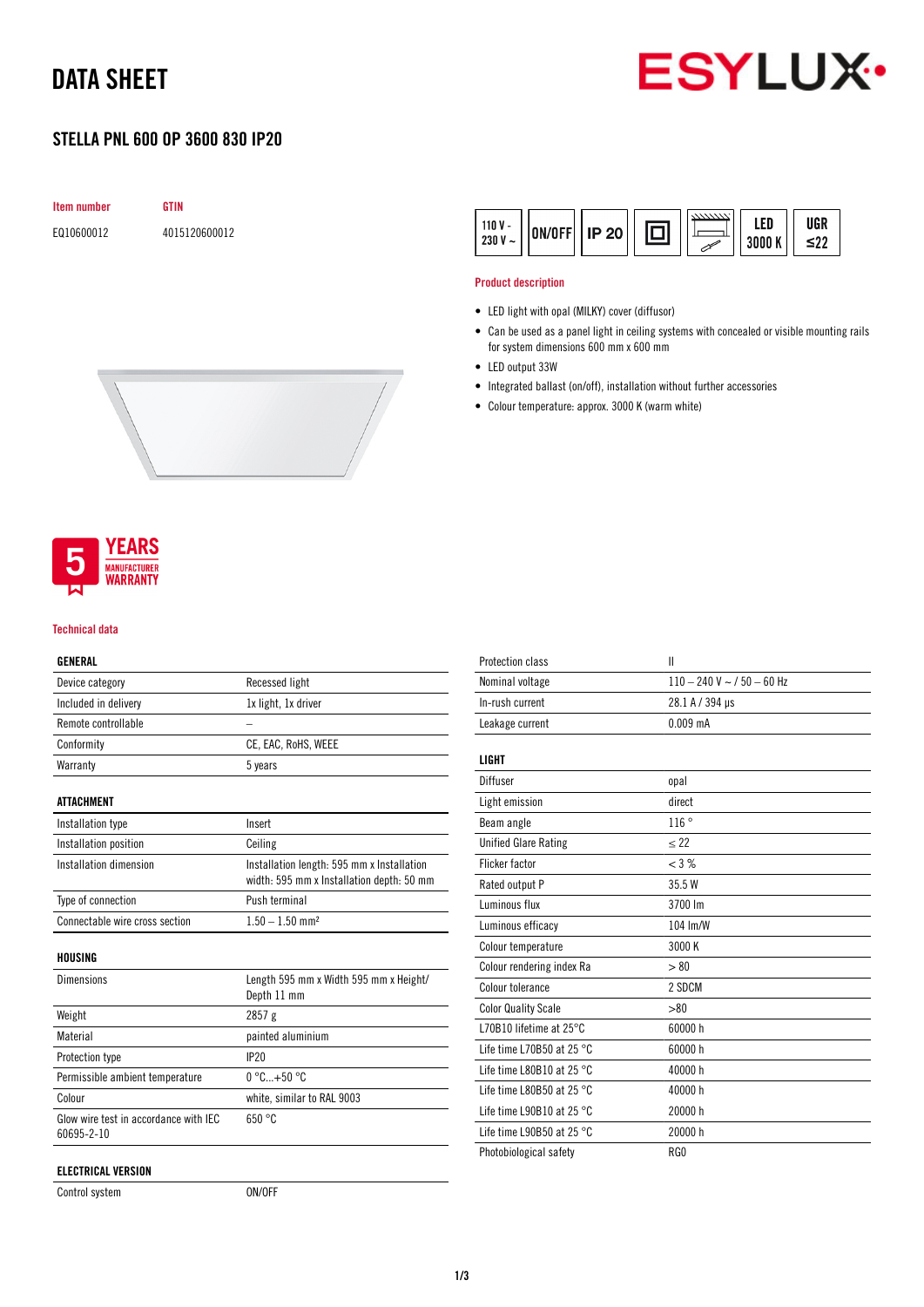# DATA SHEET

## STELLA PNL 600 OP 3600 830 IP20

## Item number GTIN EQ10600012 4015120600012 Accessories Product designation **Item number** Product description **International CITIN** GTIN Mounting STELLA MOUNTING FRAME 600 SM WH EQ10600173 Ceiling installation frame for STELLA series, 600 mm 4015120600173

| MOUNTING FRAME 600 FM WH     | E010113086 | Flush-mounted ceiling installation frame 600 for panel lights       | 3086<br>$20 -$<br>401 |
|------------------------------|------------|---------------------------------------------------------------------|-----------------------|
| MOUNTING FRAME 600/625 SM WH | E010113468 | Surface-mounted ceiling installation frame 600/625 for panel lights | 3468<br>1201<br>4015  |
|                              |            |                                                                     |                       |

#### Protection

| _CTION<br><b>DROF</b><br>7 N.V | , , , , , , , , | $\cdots$<br>:cvi<br>1111<br>$\cdots$<br>neiling.<br>lights<br>urıng<br>panel<br>TO THE<br>ю<br>.cault<br>IJΛ<br>$\cdot$ $\cdot$ $\cdot$ | 40<br>. |
|--------------------------------|-----------------|-----------------------------------------------------------------------------------------------------------------------------------------|---------|
|                                |                 |                                                                                                                                         |         |

# **Dimension drawing Community Community Community Community Community Community Community Community Community Community Community Community Community Community Community Community Community Community Community Community Com** 0 I 595 mm  $595 \text{ mm}$

## Circuit diagram



*Standard operation.*

#### Detailed product description

- LED light with opal (MILKY) cover (diffusor)
- Can be used as a panel light in ceiling systems with concealed or visible mounting rails for system dimensions 600 mm x 600 mm
- Excellent light quality, suitable for screen-based work places in accordance with EN 12464-1
- Life time L80B50 at 25 °C: 40000 h
- Integrated ballast (on/off), installation without further accessories